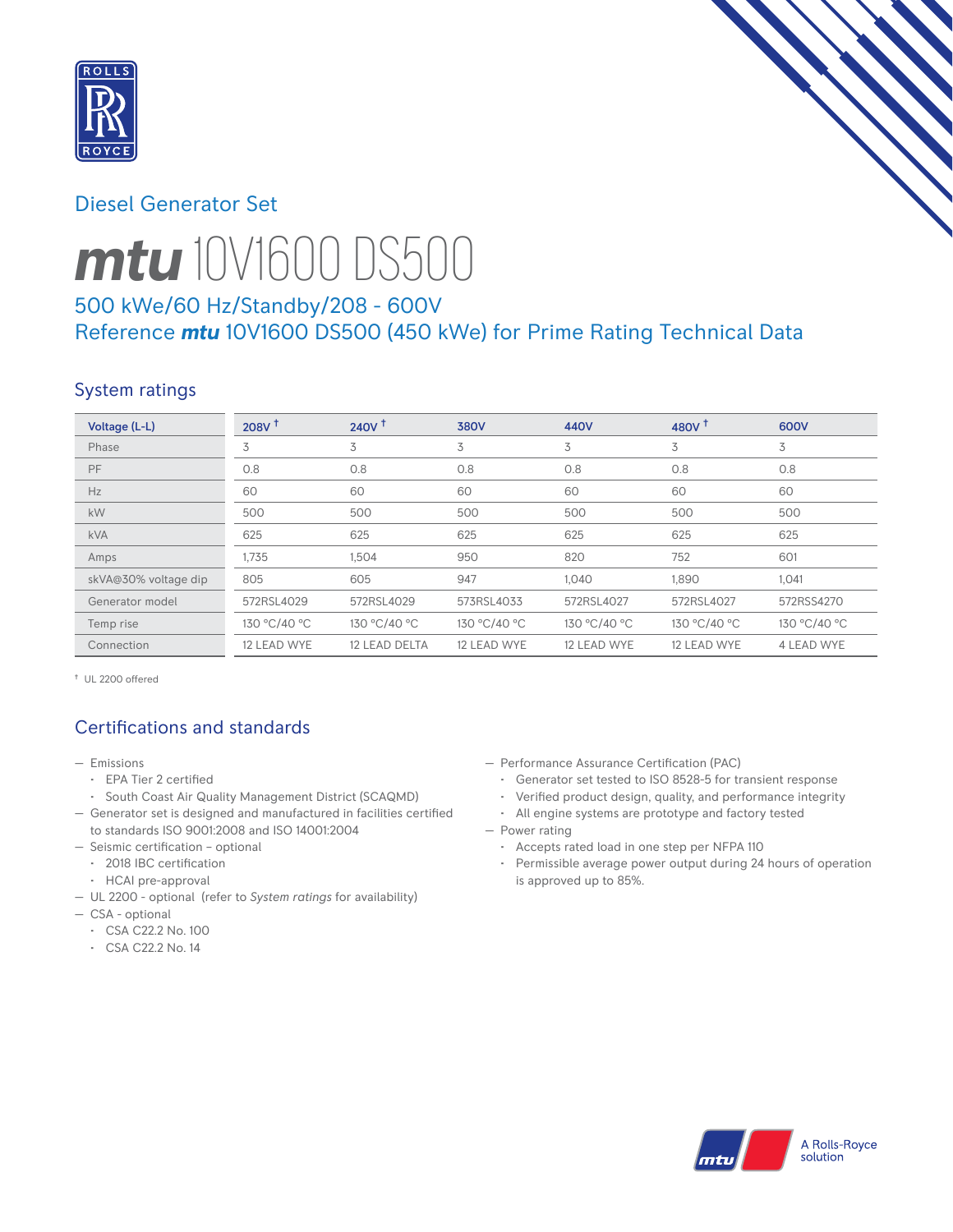## Standard features \*

- Single source supplier
- Global product support
- Two (2) Year/3,000 Hour Basic Limited Warranty
- 10V1600 diesel engine
	- 17.5 liter displacement
	- Common rail fuel injection
	- 4-cycle
- Engine-generator resilient mounted
- Complete range of accessories
- Cooling system
- Integral set-mounted
	- Engine-driven fan

# Standard equipment \*

#### Engine

- Air cleaners
- Oil pump
- Oil drain extension and shut-off valve
- Full flow oil filter
- Closed crankcase ventilation
- Jacket water pump
- Thermostats
- Blower fan and fan drive
- Radiator unit mounted
- Electric starting motor 24V
- Governor electronic isochronous
- Base formed steel
- SAE flywheel and bell housing
- Charging alternator 24V
- Battery box and cables
- Flexible fuel connectors
- Flexible exhaust connection
- EPA certified engine

#### **Generator**

- NEMA MG1, IEEE, and ANSI standards compliance for temperature rise and motor starting
- Sustained short circuit current of up to 300% of the rated current for up to 10 seconds
- Self-ventilated
- Superior voltage waveform
- Digital, solid state, volts-per-hertz regulator
- Brushless alternator with brushless pilot exciter
- 4 pole, rotating field
- 130 °C maximum standby temperature rise
- 1-bearing, sealed
- Flexible coupling
- Full amortisseur windings
- 125% rotor balancing
- 3-phase voltage sensing
- $\pm$  0.25% voltage regulation no load to full load
- 100% of rated load one step
- 5% maximum total harmonic distortion
- Generator
	- Brushless, rotating field generator
	- 2/3 pitch windings
	- Permanent Magnet Generator (PMG) supply to regulator
	- 300% short circuit capability
- Digital control panel(s)
	- UL recognized, CSA certified, NFPA 110
	- Complete system metering
	- LCD display

#### Digital control panel(s)

- Digital metering
- Engine parameters
- Generator protection functions
- Engine protection
- CANBus ECU communications
- Windows®-based software
- Multilingual capability
- Communications to remote annunciator
- Programmable input and output contacts
- UL recognized, CSA certified, CE approved
- Event recording
- IP 54 front panel rating with integrated gasket
- NFPA 110 compatible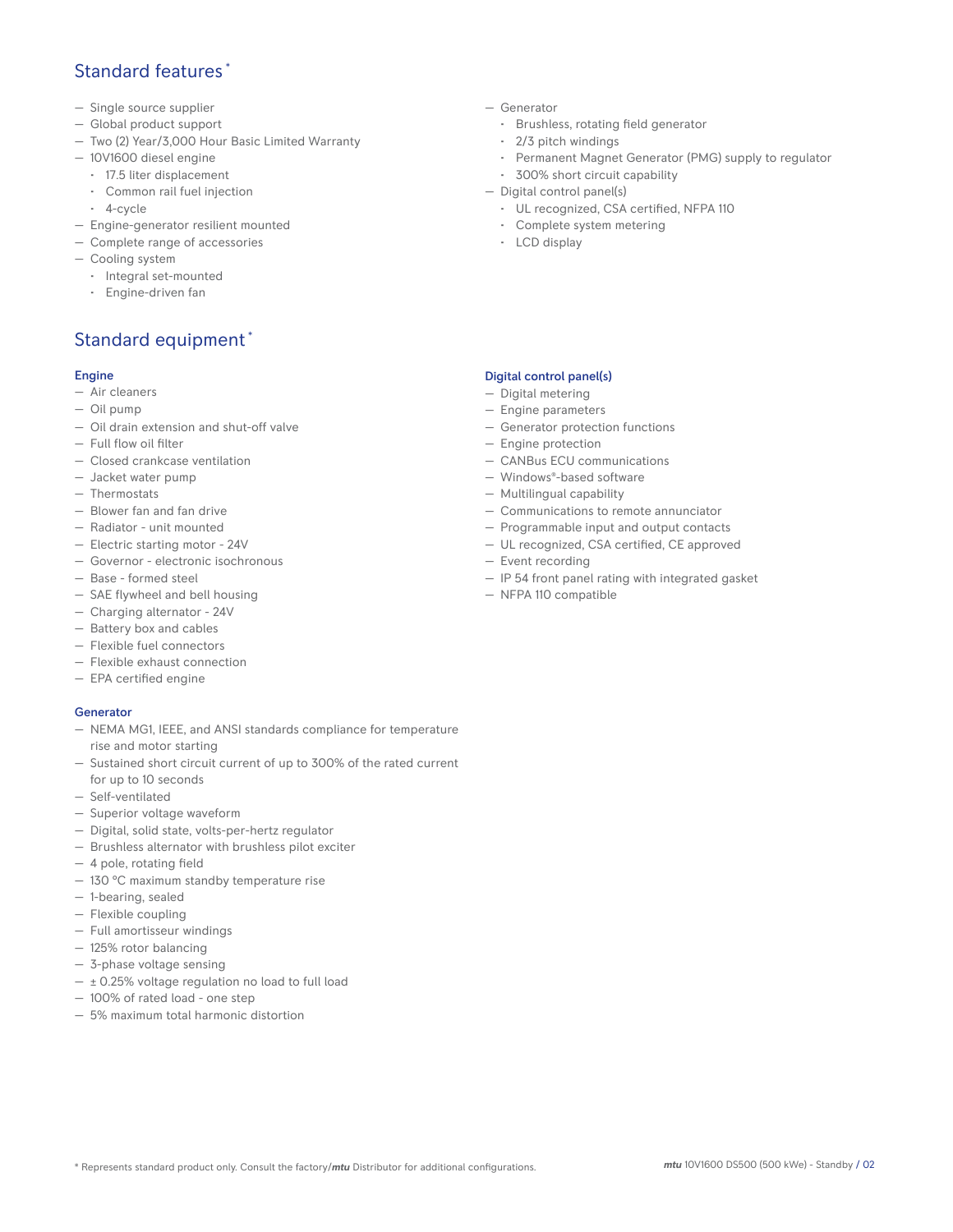# Application data

#### Engine

| Manufacturer                | mtu                           |
|-----------------------------|-------------------------------|
| Model                       | 10V1600G80S                   |
| Type                        | 4-cycle                       |
| Arrangement                 | $10-V$                        |
| Displacement: L (cu in)     | 17.5 (1,068)                  |
| Bore: cm (in)               | 12.2(4.8)                     |
| Stroke: cm (in)             | 15(5.91)                      |
| Compression ratio           | 17.5:1                        |
| Rated rpm                   | 1.800                         |
| Engine governor             | electronic isochronous (ADEC) |
| Maximum power: kWm (bhp)    | 561 (752)                     |
| Steady state frequency band | ± 0.25%                       |
| Air cleaner                 | dry                           |
|                             |                               |

## Liquid capacity

| Total oil system: L (gal)             | 61(16)      |
|---------------------------------------|-------------|
| Engine jacket water capacity: L (gal) | 60 (15.9)   |
| System coolant capacity: L (gal)      | 99.3 (26.2) |

#### Electrical

| Electric volts DC                                            | 24    |
|--------------------------------------------------------------|-------|
| Cold cranking amps under -17.8 $^{\circ}$ C (O $^{\circ}$ F) | 1.050 |
| Batteries: group size                                        | 4D    |
| Batteries: quantity                                          |       |
|                                                              |       |

#### Fuel system

| Fuel supply connection size    | $-10$ JIC 37 $\degree$ female               |
|--------------------------------|---------------------------------------------|
|                                | M20 x 1.5 male adapter provided             |
| Fuel return connection size    | -6 JIC 37° female                           |
|                                | M <sub>14</sub> x 1.5 male adapter provided |
| Maximum fuel lift: m (ft)      | 5(16)                                       |
| Recommended fuel               | diesel #2                                   |
| Total fuel flow: L/hr (gal/hr) | 401.3 (106)                                 |
|                                |                                             |

### Fuel consumption

| <b>Fuel Consumption</b>                                              |              |
|----------------------------------------------------------------------|--------------|
| At 100% of power rating: L/hr (gal/hr)                               | 125(33.1)    |
| At 75% of power rating: L/hr (gal/hr)                                | 97(25.6)     |
| At 50% of power rating: L/hr (gal/hr)                                | 74 (19.5)    |
|                                                                      |              |
| Cooling - radiator system                                            |              |
| Ambient capacity of radiator: °C (°F)                                | 50 (122)     |
| Maximum restriction of cooling air:                                  |              |
| intake and discharge side of radiator: kPa (in. H <sub>2</sub> 0)    | 0.2(0.8)     |
| Water pump capacity: L/min (gpm)                                     | 466 (123)    |
| Heat rejection to coolant: kW (BTUM)                                 | 235 (13,364) |
| Heat rejection to after cooler: kW (BTUM)                            | 118 (6,710)  |
| Heat radiated to ambient: kW (BTUM)                                  | 58.6 (3,332) |
| Fan power: kW (hp)                                                   | 17.1(22.9)   |
| Air requirements                                                     |              |
| Aspirating: *m <sup>3</sup> /min (SCFM)                              | 35 (1,250)   |
| Air flow required for radiator                                       |              |
| cooled unit: *m <sup>3</sup> /min (SCFM)                             | 642 (22,672) |
| Remote cooled applications; air flow required for                    |              |
|                                                                      |              |
| dissipation of radiated generator set heat for a                     |              |
| maximum of 25 °F rise: *m <sup>3</sup> /min (SCFM)                   | 213(7,516)   |
| * Air density = $1.184 \text{ kg/m}^3$ (0.0739 lbm/ft <sup>3</sup> ) |              |
| <b>Exhaust system</b>                                                |              |
| Gas temperature (stack): °C (°F)                                     | 461 (862)    |
| Gas volume at stack temperature: m <sup>3</sup> /min (CFM)           | 103 (3,623)  |
| المستحور بمحجوب والمحامل والماجين والمستحدث بموارده الرا             |              |

| Gas volume at stack temperature: m <sup>3</sup> /min (CFM) | 103 (3,623) |
|------------------------------------------------------------|-------------|
| Maximum allowable back pressure at                         |             |
| outlet of engine, before piping: kPa (in. H.O)             | 8.5(34.1)   |